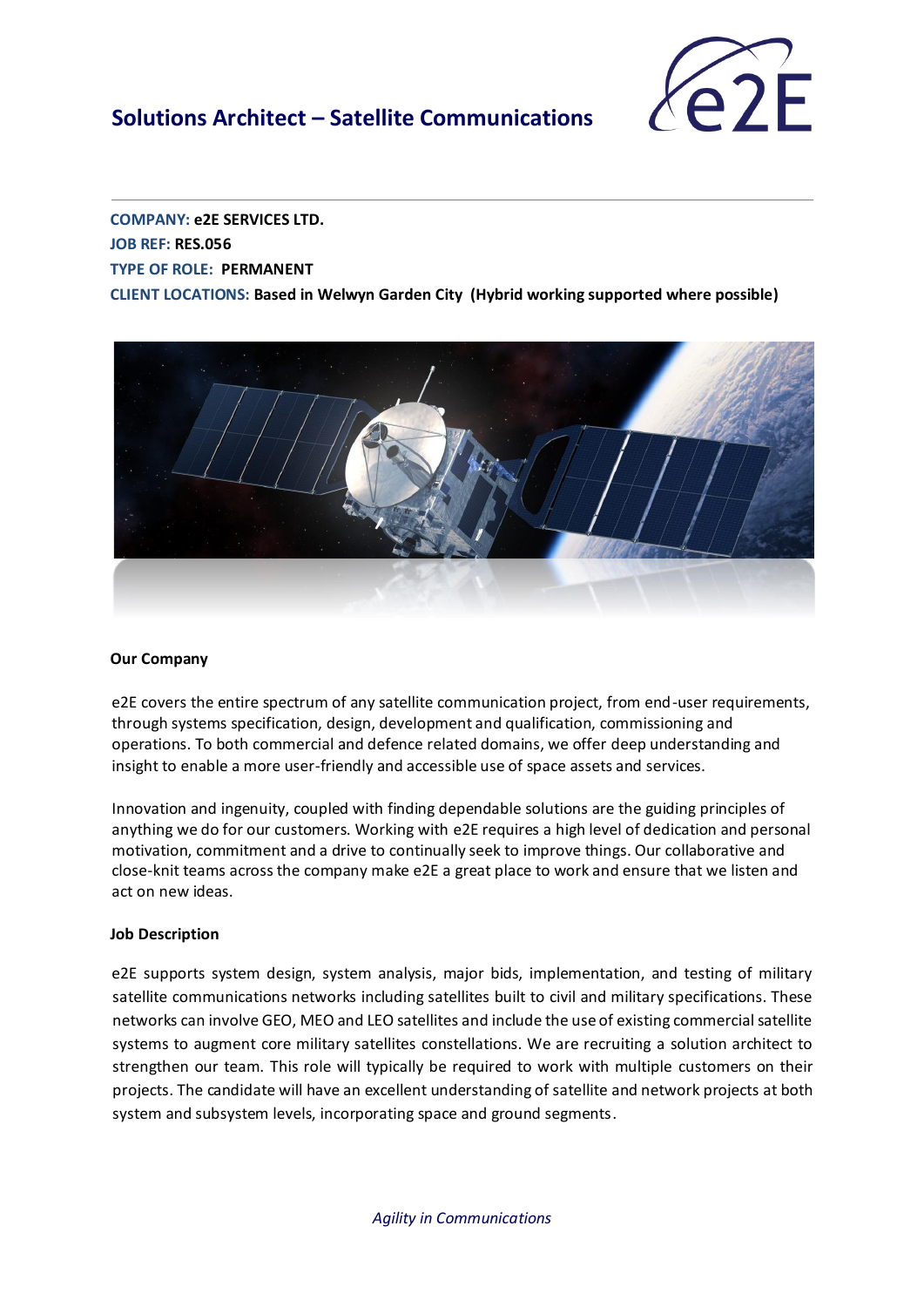# **Solutions Architect – Satellite Communications**



### **Key Responsibilities**

- Analysing customer requirements that involved complex technical aspects and trade off studies.
- Designing, developing and preparing system designs.
- Chairing design reviews.
- Ground segment engineering, solution development, documentation and verification testing.
- Approving supplier technical proposals.
- Technical Project Management.
- Leading meetings involving sub-contractors and/or customers.
- Reviewing and providing commentary on existing customer analysis and documents as well as supporting due diligence activities
- Preparing inputs for RFI responses, commercial proposals and quotations.

### **Skills, Character and Experience**

### Essential:

- Graduate with a good Honours or Masters degree in a relevant subject; equivalent qualifications and/or experience can be considered as an alternative.
- At least seven years' experience ideally gained in the satellite communications or associated industry.
- Strong practical knowledge of systems engineering practices from requirements engineering through design/development.
- Thorough understanding of satellite systems and associated engineering concepts.
- Must have experience in IT, particularly as it applies to satellite communications and networking. Knowledge of Microsoft and Linux based operating system installation and configuration.
- Must be proficient in the development of maintenance documentation and support programmes for developed solutions based on OEM component documentation.
- Strong analytical skills, the ability to identify key issues and to solve day-to-day challenges and issues and to report upon and present Key Performance Indicator and Service Level Agreement information.
- Technical Project Management experience.
- Experience of working as an integral part of a highly focused team.
- Good customer-facing and communication skills with ability to produce and present clear, concise and unambiguous presentations to customers and other clients.

### Desirable:

• Chartered Engineer or equivalent.